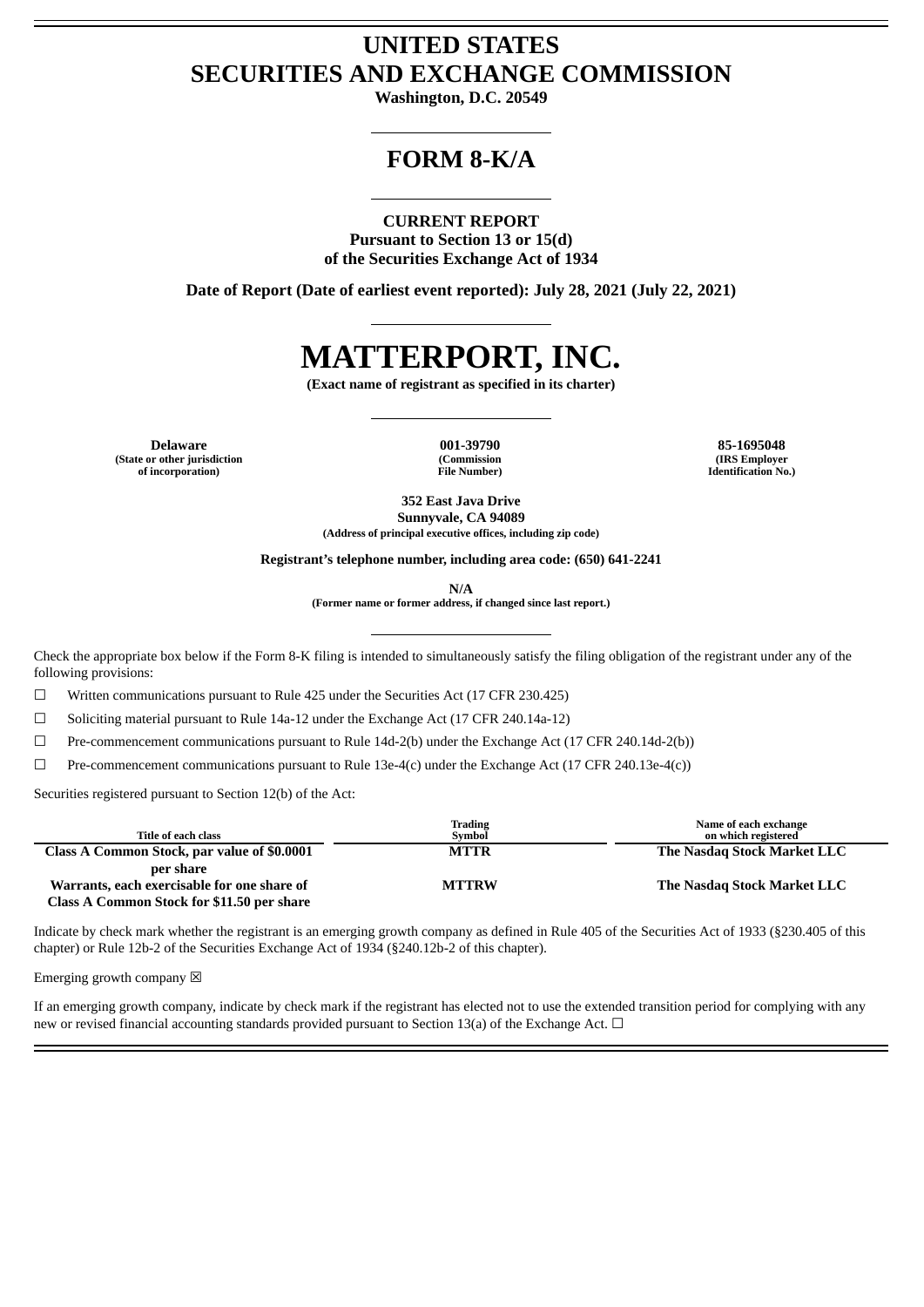#### **INTRODUCTORY NOTE**

On July 28, 2021, Matterport, Inc., a Delaware corporation (f/k/a Gores Holdings VI, Inc.) (the "Company"), filed a Current Report on Form 8-K (the "Original Report") to report the Closing and related matters under Items 1.01, 2.01, 3.02, 3.03, 4.01, 5.01, 5.02, 5.06 and 9.01 of Form 8-K. Due to the large number of events to be reported under the specified items of Form 8-K, this Amendment No. 1 to Form 8-K is being filed to amend the Original Report to include additional matters related to the transaction under Items 5.03 and 5.05 of Form 8-K.

Capitalized terms used herein but not defined herein have the meanings given to such terms in the Original Report.

#### **Item 5.03. Amendments to Articles of Incorporation or Bylaws; Change in Fiscal Year.**

#### **Second Amended and Restated Certificate of Incorporation**

On the Closing Date, in connection with the Closing, the Company filed the Second Amended and Restated Certificate of Incorporation (the "Amended and Restated Charter") with the Secretary of State of the State of Delaware. The material terms of the Amended and Restated Charter and the general effect upon the rights of holders of the Company's capital stock are described in the sections of the Proxy Statement titled "*Comparison of Stockholder* Rights," "Proposal No. 3 - The Charter Proposal," "Proposal No. 4 - The Governance Proposal," "Description of Securities - Anti-Takeover Provisions," "Description of Securities - Delaware Law" and "Description of Securities - Second Amended and Restated Certificate of Incorporation *and Amended and Restated Bylaws provisions*" which information is incorporated herein by reference. This summary is qualified in its entirety by reference to the text of the Amended and Restated Charter, a copy of which is attached hereto as Exhibit 3.1, and incorporated herein by reference.

#### **Amended and Restated Bylaws**

Prior to the Second Merger, the Company's bylaws were amended and restated to be consistent with the form of the amended and restated bylaws described in the Proxy Statement and the Amended and Restated Charter described above. Certain material terms of the amended and restated bylaws are described in the section of the Proxy Statement titled "*Comparison of Stockholder Rights*," which information is incorporated herein by reference. This summary is qualified in its entirety by reference to the text of the amended and restated bylaws, a copy of which is attached hereto as Exhibit 3.2 and incorporated herein by reference.

### Item 5.05. Amendments to the Registrant's Code of Ethics, or Waiver of a Provision of the Code of Ethics.

Effective as of the Closing, the Board approved and adopted a new Code of Business Conduct and Ethics applicable to all employees, officers and directors of the Company, including the Company's chief executive officer, chief financial officer and chief accounting officer or controller and any other persons performing similar functions.

#### **Item 9.01 Financial Statements and Exhibits.**

#### **(c) List of Exhibits.**

| Exhibit<br>No. | Description                                                                                                                                                                                                                                                        |
|----------------|--------------------------------------------------------------------------------------------------------------------------------------------------------------------------------------------------------------------------------------------------------------------|
| $2.1*$         | Agreement and Plan of Merger, dated as of February 7, 2021, by and among Gores Holdings VI, Inc., Maker Merger Sub, Inc., Maker<br>Merger Sub II, LLC, and Matterport, Inc. (incorporated by reference to Exhibit 2.1 to the Company's Current Report on Form 8-K, |
| 3.1            | filed with the Securities and Exchange Commission on February 8, 2021).<br>Second Amended and Restated Certificate of Incorporation of the Company (incorporated by reference to Exhibit 3.1 to the Company's                                                      |
|                | Current Report on Form 8-K, filed with the Securities and Exchange Commission on July 28, 2021).                                                                                                                                                                   |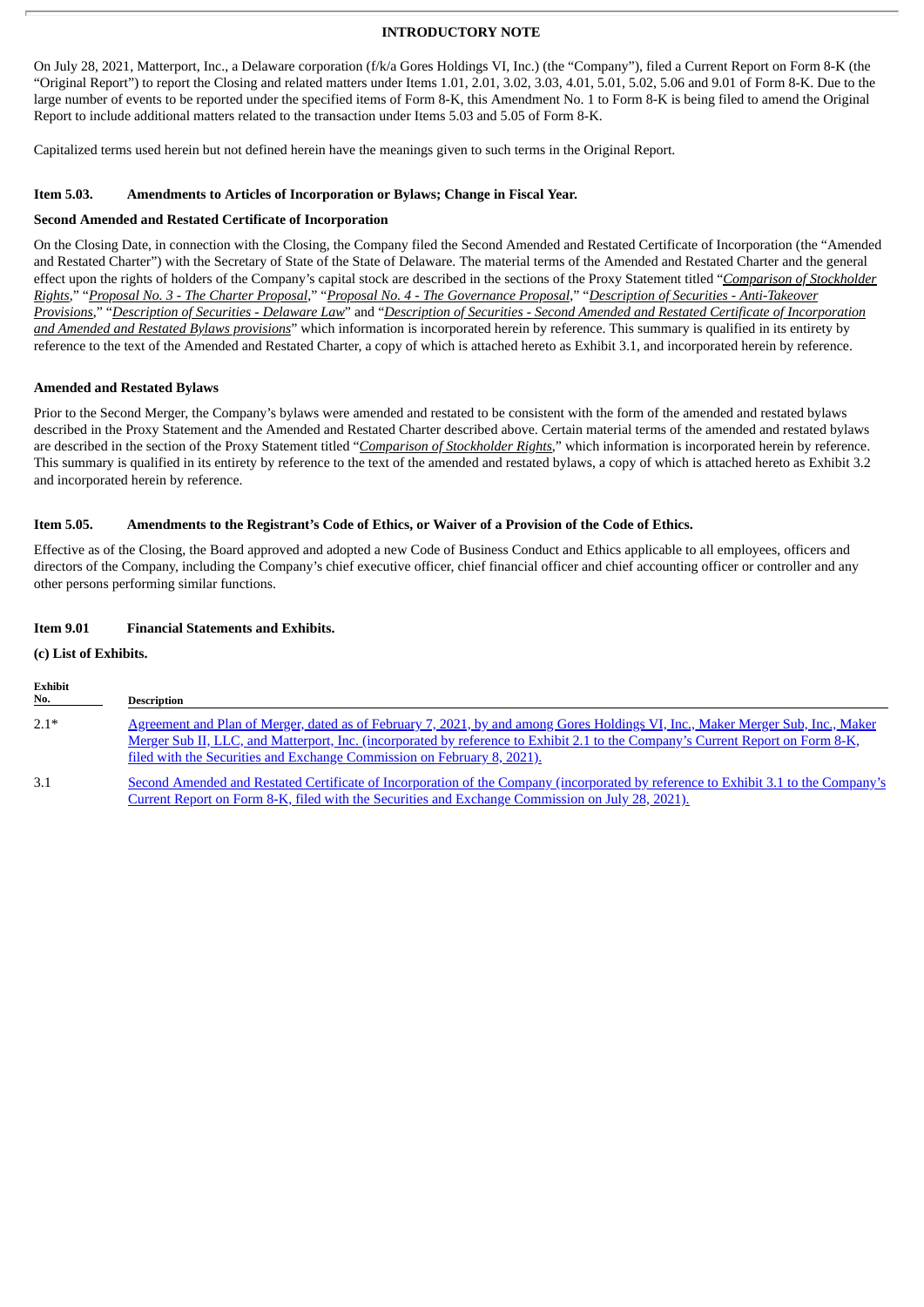| <b>Exhibit</b><br>No.  | <b>Description</b>                                                                                                                                                                                                                                                                                                         |
|------------------------|----------------------------------------------------------------------------------------------------------------------------------------------------------------------------------------------------------------------------------------------------------------------------------------------------------------------------|
| 3.2                    | Amended and Restated Bylaws of the Company (incorporated by reference to Exhibit 3.2 to the Company's Current Report on Form 8-K,<br>filed with the Securities and Exchange Commission on July 28, 2021).                                                                                                                  |
| 4.1                    | Specimen Class A Common Stock Certificate (incorporated by reference to Exhibit 4.2 to the Company's registration statement on Form<br>S-1, filed October 5, 2020).                                                                                                                                                        |
| 4.2                    | Warrant Agreement, dated as of December 15, 2020, by and between Gores Holdings VI, Inc. and Continental Stock Transfer & Trust<br>Company, as warrant agent (incorporated by reference to Exhibit 4.1 to the Company's Current Report on Form 8-K, filed December 16,<br>$2020$ ).                                        |
| 4.3                    | Amendment to Warrant Agreement, date as of July 22, 2021, by and between Matterport, Inc. and American Stock and Transfer Trust, as<br>warrant agent (incorporated by reference to Exhibit 4.3 to the Company's Current Report on Form 8-K, filed with the Securities and<br>Exchange Commission on July 28, 2021).        |
| 4.4                    | Specimen Warrant Certificate (incorporated by reference to Exhibit 4.3 to the Company's Registration Statement on Form S-1<br>(Registration No. 333-249312), filed with the Securities and Exchange Commission on October 5, 2020).                                                                                        |
| 10.1                   | Amended and Restated Registration Rights Agreement, dated as of July 22, 2021, by and among the Company, Gores Sponsor VI LLC<br>and certain other parties (incorporated by reference to Exhibit 10.1 to the Company's Current Report on Form 8-K, filed with the<br>Securities and Exchange Commission on July 28, 2021). |
| 10.2                   | Form of Indemnification Agreement (incorporated by reference to Exhibit 10.2 to the Company's Current Report on Form 8-K, filed with<br>the Securities and Exchange Commission on July 28, 2021).                                                                                                                          |
| $10.3(a)$ †            | <u>Matterport, Inc. 2021 Incentive Award Plan (incorporated by reference to Exhibit 10.3(a) to the Company's Current Report on Form 8-K,</u><br>filed with the Securities and Exchange Commission on July 28, 2021).                                                                                                       |
| $10.3(b)$ <sup>+</sup> | Form of Option Agreement under the Matterport, Inc. 2021 Incentive Award Plan (incorporated by reference to Exhibit 10.3(b) to the<br>Company's Current Report on Form 8-K, filed with the Securities and Exchange Commission on July 28, 2021).                                                                           |
| $10.3(c)$ †            | Form of Restricted Stock Unit Agreement under the Matterport, Inc. 2021 Incentive Award Plan (incorporated by reference to Exhibit<br>10.3(c) to the Company's Current Report on Form 8-K, filed with the Securities and Exchange Commission on July 28, 2021).                                                            |
| $10.4+$                | Matterport, Inc. 2021 Employee Stock Purchase Plan (incorporated by reference to Exhibit 10.4 to the Company's Current Report on<br>Form 8-K, filed with the Securities and Exchange Commission on July 28, 2021).                                                                                                         |
| 10.5 <sub>†</sub>      | Matterport, Inc. Amended and Restated 2011 Stock Incentive Plan (incorporated by reference to Exhibit 10.5 to the Company's Current<br>Report on Form 8-K, filed with the Securities and Exchange Commission on July 28, 2021).                                                                                            |
| 10.6                   | Form of Individual Investor Subscription Agreement (incorporated by reference to Exhibit 10.1 to the Company's Current Report on<br>Form 8 K, filed with the Securities and Exchange Commission on February 8, 2021).                                                                                                      |
| 10.7                   | Form of Institutional Investor Subscription Agreement (incorporated by reference to Exhibit 10.2 to the Company's Current Report on<br>Form 8-K, filed with the Securities and Exchange Commission on February 8, 2021).                                                                                                   |
| 16.1                   | Letter to the Securities and Exchange Commission from KPMG LLP, dated July 28, 2021 (incorporated by reference to Exhibit 16.1 to<br>the Company's Current Report on Form 8-K, filed with the Securities and Exchange Commission on July 28, 2021).                                                                        |
| 21.1                   | List of Subsidiaries (incorporated by reference to Exhibit 21.1 to the Company's Current Report on Form 8-K, filed with the Securities<br>and Exchange Commission on July 28, 2021).                                                                                                                                       |

ł.

2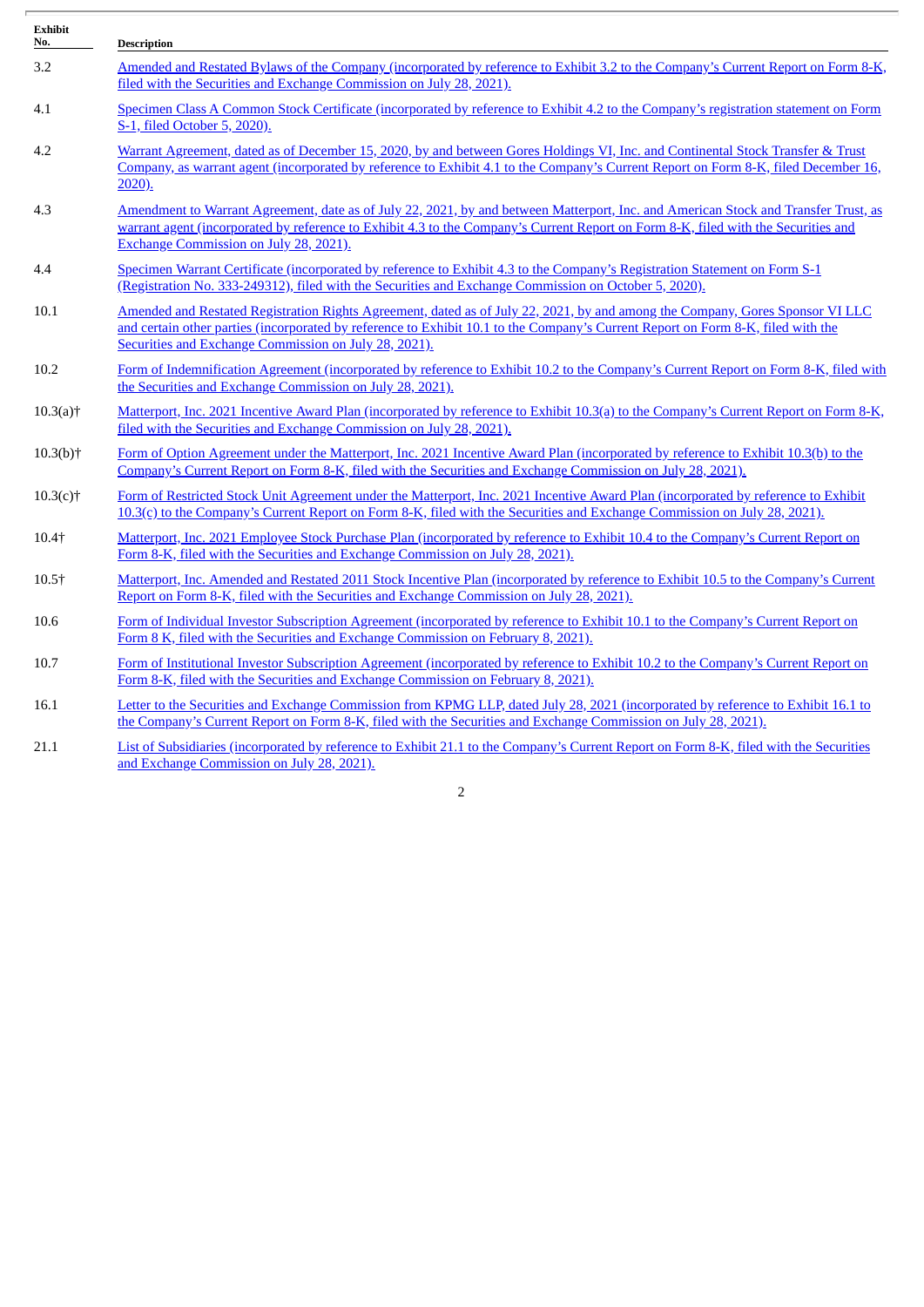| Exhibit<br><b>No.</b> | <b>Description</b>                                                                                                                                                                                                                                                                                                                      |
|-----------------------|-----------------------------------------------------------------------------------------------------------------------------------------------------------------------------------------------------------------------------------------------------------------------------------------------------------------------------------------|
| 99.1                  | Unaudited pro forma condensed combined financial information of Matterport, Inc., for the three months ended March 31, 2021 and for<br>the year ended December 31, 2020 (incorporated by reference to Exhibit 99.1 to the Company's Current Report on Form 8-K, filed with<br>the Securities and Exchange Commission on July 28, 2021). |
| 104                   | Cover Page Interactive Data File (formatted as Inline XBRL).                                                                                                                                                                                                                                                                            |

<sup>\*</sup> The schedules to this Exhibit have been omitted in accordance with Regulation S-K Item 601(b)(2). The Company agrees to furnish supplementally a copy of any omitted schedule to the Securities and Exchange Commission upon its request.

<sup>†</sup> Indicates a management contract or compensatory plan, contract or arrangement.